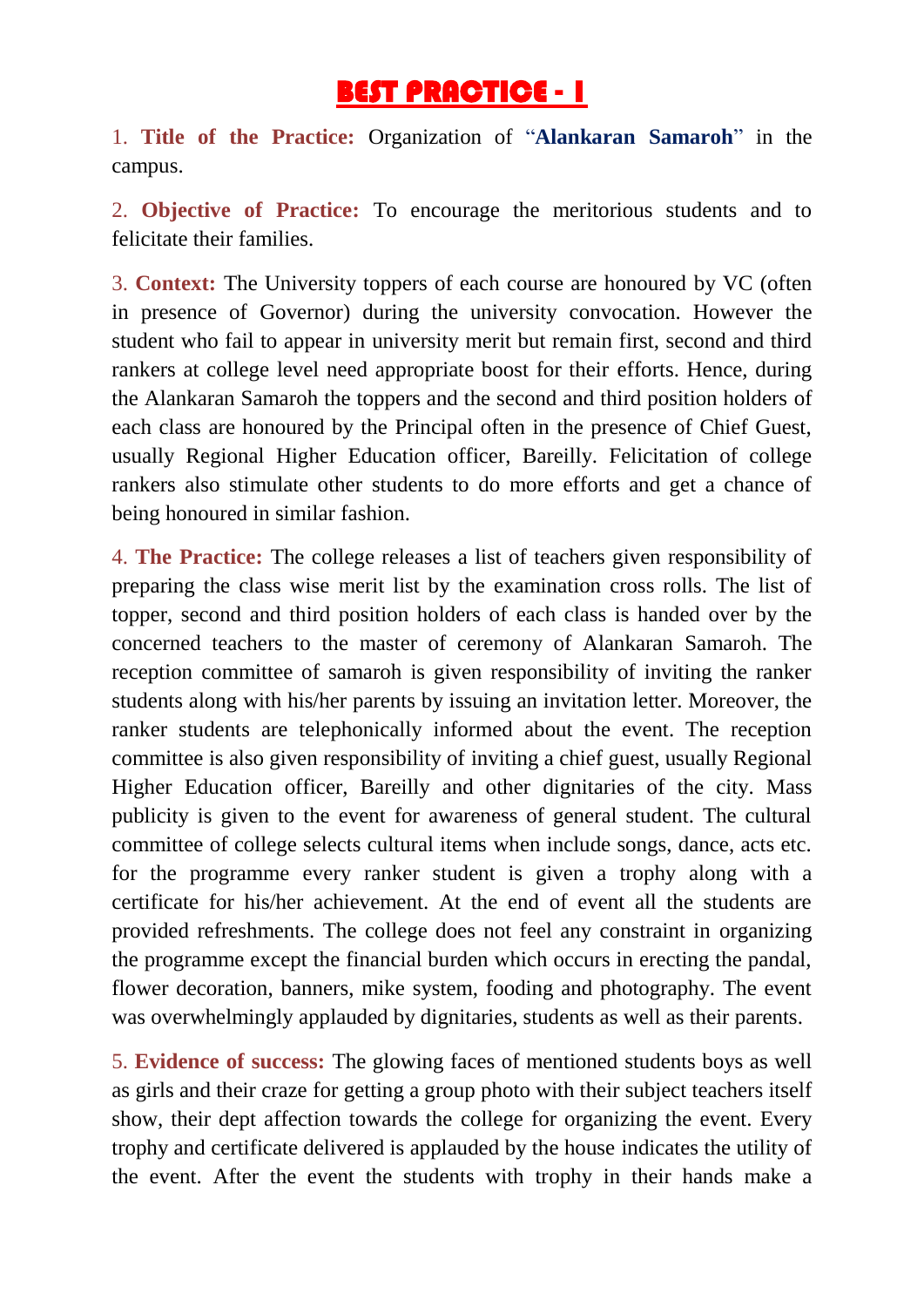glorious moment for them. Entire sequence of event which took place on the 'Alankaran Samaroh' day is recorded on camera. The album labeled with Alankaran Samaroh 2018-19 is placed in the Principal office.

6. **Problems Encountered and Resources Required:** A committee of teachers 2 for arts, 2 for science, 2 for commerce and 1 for B.Ed. is required for preparing a merit list of college. Same committee was given responsibility of inviting topper students and their parents for the event. The reception committee invited the Chief guest and dignitaries. Selected members of organizing committee were give responsibility of setting of Pandal, Stage decoration, Trophy distribution management. Master of ceremony conducts the proceedings of the samaroh. Nearly one lakh rupees were spent on the event last year. No problem was encountered during the organization of event.

रज़ा पी जी कालेज का 71 वां वार्षिकोत्सव धूमधाम से मनाया

अ.हि.ब्यूरो,रामपुर। राजकीय रज स्नातकोत्तर महाविद्यालय का 71 वां वार्षिकोत्सव एवं पुरस्कार वितरण समारोह बडे ही हर्षउझस व धमधाम से मनाया गया कालेज के टॉपर व सर्वश्रेष्ठ बच्चो को सम्मानित किया गया कार्यक्रम के मुख्यथिति गौरव कमार ज्वाइंट मजिस्टेट. विशिष्ट अर्थिति डॉ प्रीति गौतम उच्च शिक्षा निदेशक उ०प्र० डॉ आर के बसलस पूर्व शिक्षा निदेशक डॉ दिलीप कपूर पूर्व संयुक्त शिक्षा निदेशक उच्च शिक्षा व प्राचार्य पी के वाष्णेय ने वार्षिकोत्सव का शभारंभ दीप प्रज्जलित कर किया। बाद में छात्र छात्राओं ने स्वागत गीत पेश किया तथा अन्य सँस्कृतिक कार्यक्रम पेश किए व देश भक्ति पर शानदार प्रस्तुति की। मुख्यथिति गौरव कुमार ने अपने सम्बोधन में छात्र छात्राओ से कहा कि आप जिस क्षेत्र में कार्य करे हमेशा सर्वश्रेष्ठ देने का प्रयास करे । विशिष्ट



चाहते हैं उस दिशा में आप पुर्ण मनोयोग व कर्तब्य निष्ठा से जट जाएं तभी आप आगे बढ़ सकते हैं। समारोह का संचालन व महाविद्यालय की वार्षिक आख्या का वाचन डॉ मोहम्मद अरशद रिजवी ने पेश की।समारोह में सर्वोच्च अंक प्राप्त करने वाले छात्र छात्राओं को तथा कालेज की विभिन्न प्रतियोगिताओं में विजयी छात्र छात्राओं को मुख्यातिथि वशिष्ट अधिति तथा सभी अधितियों ने पुरस्कार देकर सम्मानित किया। कालेज प्राचार्य डॉ पी के वाष्णेय ने मुख्यथिति विशिष्ट अथिति व अन्य सभी अधितियों का आभार व्यक्त किया। इस अवसर पर डॉ अभय कुमार गुप्ता,डॉ माधुरी रस्तोगी प्रो0 निजामी,फरीद उल्लाह खा, महिला कॉलेज प्राचार्य डॉ अतल शर्मा डा अनीस अहमद डॉ प्रदीप कमार डा बेबी तबस्सुम डॉ मुजाहिद अली डॉ दीपा डॉ रेशमा परवीन डॉ विनीता डॉ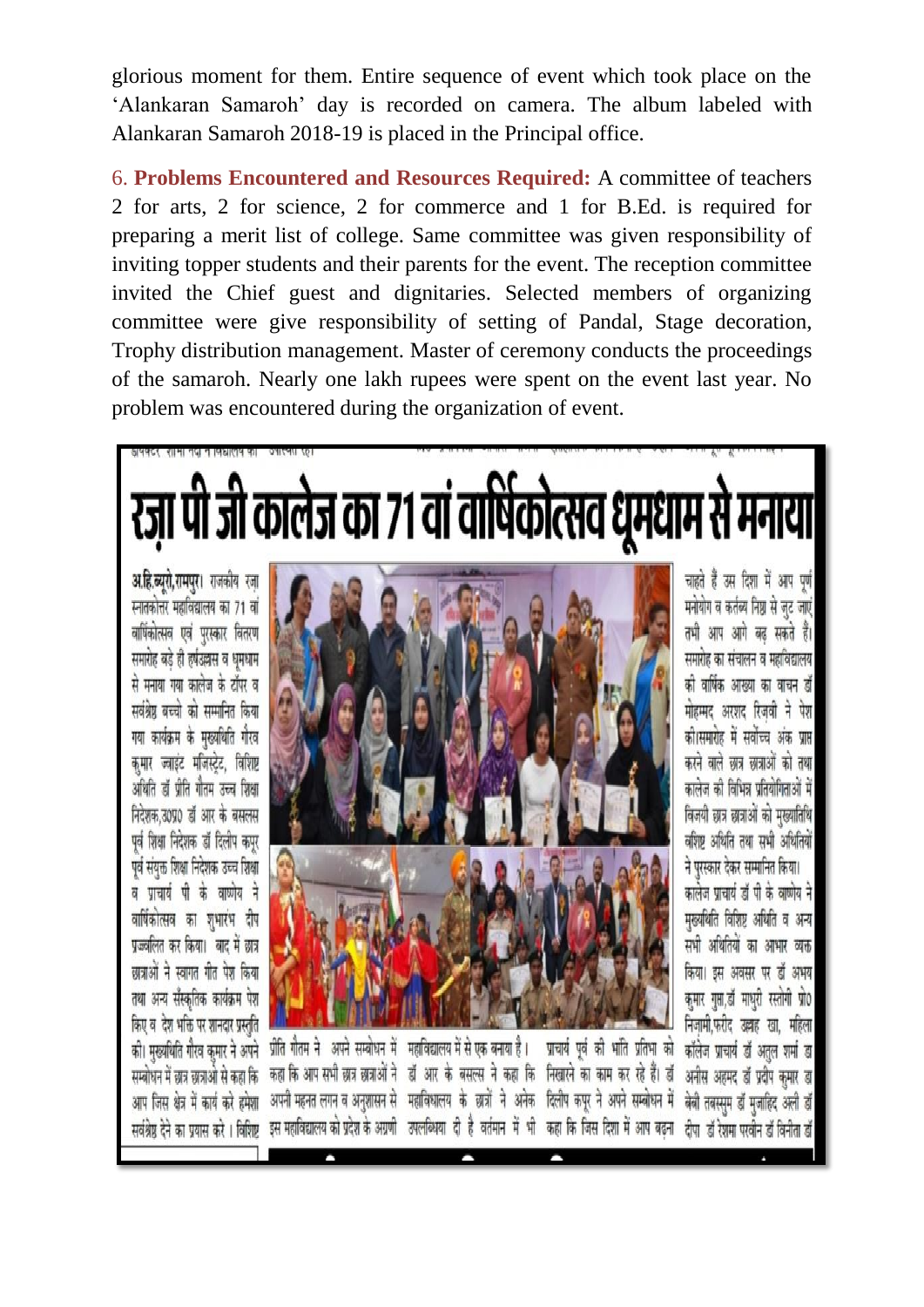## BEST PRACTICE - 2

## 1. **Title of the practice:** Organization of "**Youth festival in the campus**".

2. **Goals:** To identify and promote cultural talent among the students.

3. **Context:** Many of the students have instinctive talent in various cultural fields. Due to heavy schedule of teaching and learning their talents in fields other than academic and sports remain suppressed and deserve exploitation. Keeping in view the aforesaid aspect, the college organizes a three day function to allow the boys and girls to participate and express their talents in as many as 15 cultural activities. All the events of the function are widely publicized and entire programme is communicated to students in tabular manner. The victorious students are honoured by the college on closing day of function.

4.**The Practice:** The college organizes competitions on at least 15 activities i.e. Group Discussion, Self Made Poetry Recital, Extempore Debate, Slogan writing, cartoon making, Rangoli, Mehandi, Quiz (written), Bouquet, Fancy Dress, Solo Singing, Nukkad Natak, Story writing, Essay writing and Memoire writing. A committee of 2-3 teachers is framed for registering the participants of each activity. Students are allowed to perform rehearsal in the presence of teachers. A committee of selected teachers is appointed as judges to evaluate the performance of participating students. After the completion of competitive event, the result of this event is communicated to apex community by the judge. On third day, closing event is organized in presence of chief guest. In 2018, Divisional Magistrate, Rampur was invited as chief guests. Cultural events are also organized to amuse the guests and students in big pandal erected for the purpose. The first three victorious students of each event are provided trophy and certificate by the chief guest.

5. **Evidence of Success:** Mass involvement of students as participants and spectators of events organized in youth festival is itself an evidence of success. As many as hundred students were awarded trophy by chief guest and special guest. Full house clap to award receiving students after delivery of trophy is itself an evidence of success of function. Watching the glowing faces of students with trophies in their hands were too pleasing moments. Entire sequence of events which took and place during organization of cultural event and the prize distribution ceremony has been snapped by the photographer Entire album of festival labelled Youth Festival **"Year"** is placed in College office.